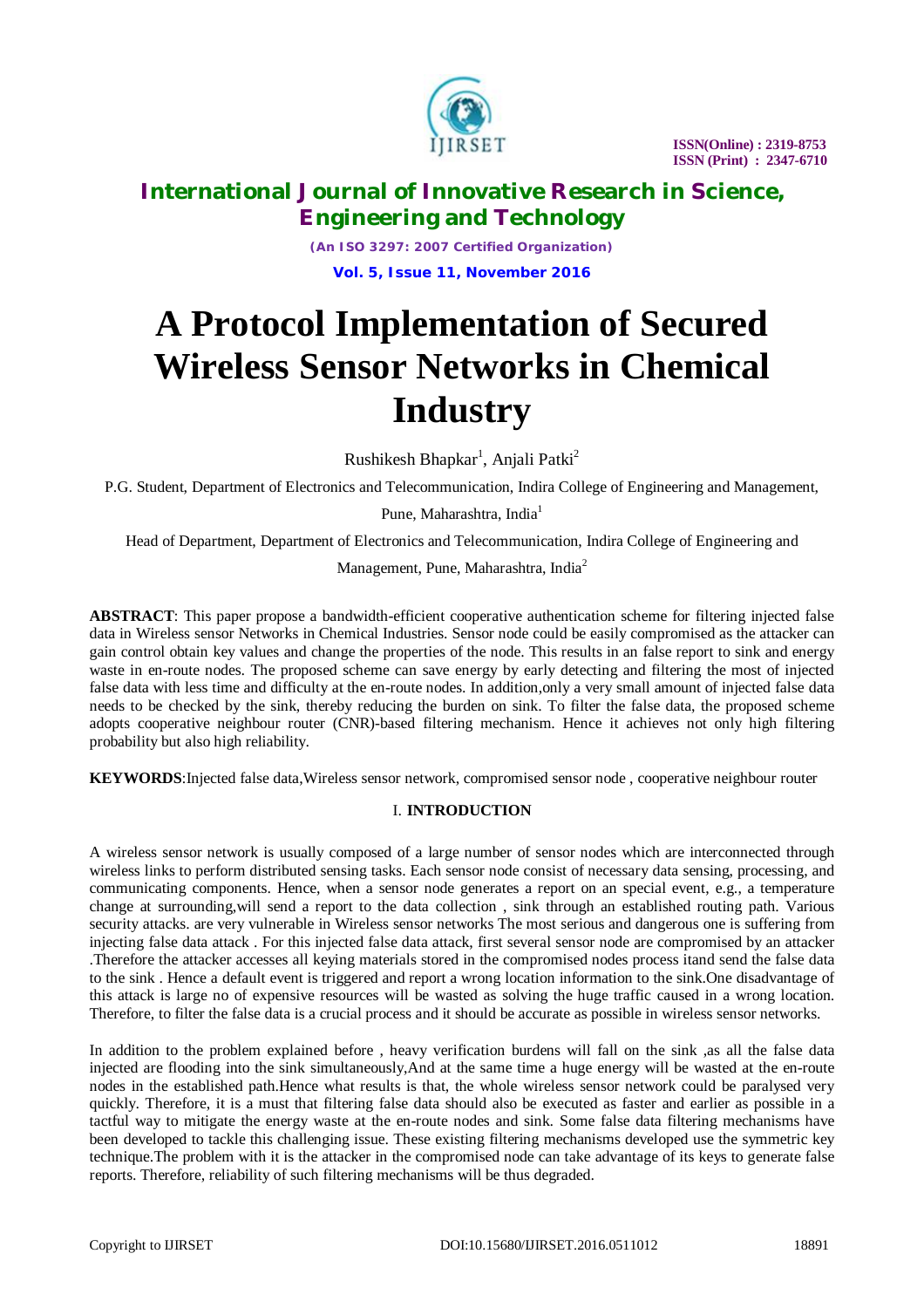

### **International Journal of Innovative Research in Science, Engineering and Technology**

*(An ISO 3297: 2007 Certified Organization)*

#### **Vol. 5, Issue 11, November 2016**

Where as the proposed mechanism resolves this problem. In this early detecting and filtering the majority of injected false data take place hence can save energy. The sink needs to verify a very small fraction of injected false data, thus largely reduces the burden of the sink. Its clear that compared with the previous mechanisms, this new mechanism achieves maximum filtering probability and high reliability.

#### II. **LITERATURE SURVEY**

In this paper A Key-Management Scheme for Distributed Sensor Networks," this scheme uses modular schemes with the property of congruence. Each sensor node store a key seed. This is used to compute a unique shared key with its cluster head and a group key shared with other nodes in the same cluster. This scheme minimises the key storage space. The sensor nodes in the network can update their key seeds faster.It also reduce time delay and energy consumption of key establishment. Chan propose three mechanisms for sensor networks One mechanism uses a composite random key pre distribution scheme. Any two sensor nodes want to establish a pairwise key. This scheme achieves high security in wireless sensor networks. Another one called Multi path key reinforcement scheme is a method to strengthen the security to set up a link key via Multi path. Let two sensor nodes P and Q want to set up a link key. Node P sends j different random values to node Q. These values are sent to Q along different paths. .The third mechanism uses a random pairwise key scheme. In this a unique random pairwise key is generated for a pair of nodes, and an ID for the node is created and also stored along with the key .Each node can find its shared common pairwise keys with its neighbours nodes using their node IDs. In the paper "TinyECC: A Configurable Library for Elliptic Curve Cryptography in Wireless Sensor Networks" by Liu and Ning introduces two pairwise key pre distribution schemes: First a random subset assignment scheme and second a grid-based key pre distribution scheme. In the first one a server generates a set of degree polynomials.for which a unique ID is assigned. Each sensor node has a subset of these polynomials. Any two nodes that have same polynomial can set pairwise key between them directly.Others will use path key establishment method. A source node sends a request to its i forwarding nodes to establish a pairwise key with the destination node. This request will be forwarded until a node finds a path to the destination node. In the second scheme, the server assigns each enrouting node an ID and corresponding row and column polynomial. Two sensor nodes establish a pairwise key between them. If there is no match they will find a path with the help of forwarding nodes.

#### III. **EXISTING SYSTEM**

Different works on bandwidth-efficient filtering of injected false data in wireless sensor networks have been appeared using message authenticated code ,key binding mechanism and bit compression authentication.

### *A. STATISTICAL EN-ROUTE FILTERING(SEF)*

This mechanism uses Message Authenticated Code (MAC).In detection of an event each report generated by the sensor nodes validated by multiple keyed message authenticated code (MACs). As the report being forwarded, each intermediate node along the way verifies the correctness of the MACs as early as possible.Sometimes the injected false data escapes the en-routing filtering and will be delivered to the sink.In that case it will verify the correctness of each MAC carried in each report and reject false ones.

### *B. INTERLEAVED HOP-BY-HOP AUTHENTICATION (IHA)*

In this scheme the sensor node is associated with two other forwarding nodes along the path. The one closer to the basestation is the upper associated node and the other is the lower associated node. An en-routing node will forward received report if it is correctly verified by its lower association node. Consider an example showing association where there are three sensor node. BS is the base station and CH is a cluster head. Association between two nodes is shown by an arc connected.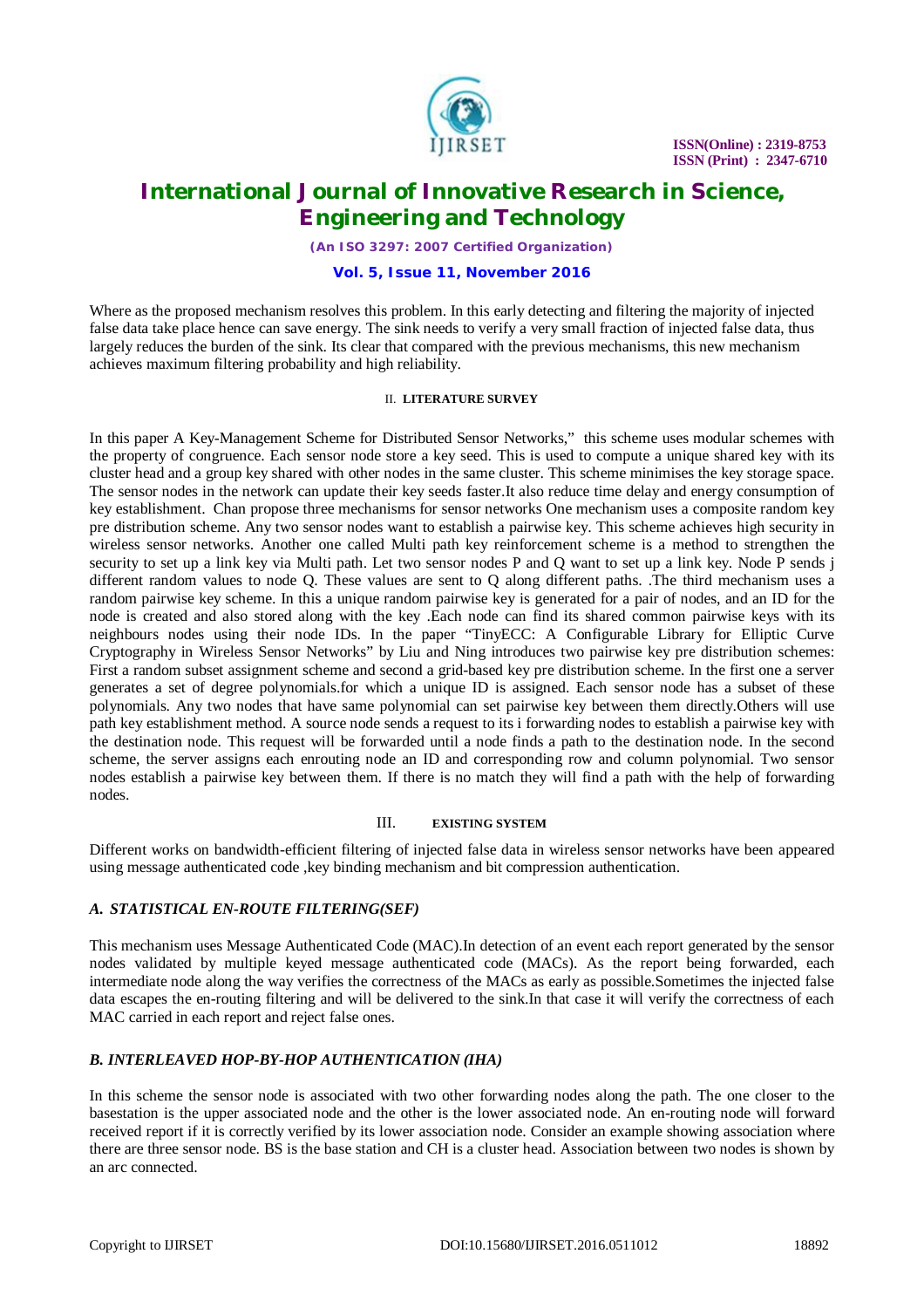

### **International Journal of Innovative Research in Science, Engineering and Technology**

*(An ISO 3297: 2007 Certified Organization)*

#### **Vol. 5, Issue 11, November 2016**

#### *C. LOCATION-BASED RESILIENT SECRECY (LBRS)*

This system adopts a location key binding mechanism.This will reduce the damage caused to node by an attacker and further reduces the false data generation in wireless sensor networks.

#### *D. LOCATION-AWARE END-TO-END DATA SECURITY DESIGN (LEDS)*

This mechanism is provide end-to-end security efficient and high data availability. LEDS uses a symmetric key and location key management,to achieve high en-routing filtering.

#### *E. BIT-COMPRESSED AUTHENTICATION TECHNOLOGY*

This technology can achieve bandwidth-efficient by compressing MAC single bit. This provide high security .

#### *F. LIMITATIONS OF EXISTING SYSTEM*

In Statistical En-route Filtering (SEF), the filtering probability at each sensor node is relatively low. It detect maximum of injected false reports. But does not consider the possibility of en-routing sensor nodes compromise. In Interleaved hop-by-hop authentication (IHA), if creation of association fails, it is vulnerable to attack.IHA use the symmetric key for authentication, which allows the compromised nodes to misuse it to generate false reports.

In Location-Based Resilient Secrecy (LBRS) and Location- aware end-to-end data security design (LEDS) requires extra overhead to achieve en-routing filtering.In LEDs all the nodes can determine their locations and generate location- based keys which take time.In Bit-compressed authentication, however, once the source is compromised, the technology does not work. Therefore, it not be used to filter false data in wireless sensor networks.

Hence in general the above mentioned existing system have various disadvantages like energy wasted in en-route nodes of wireless sensor network and also there is a heavy verification burden at sink.And finally There is no cooperative authentication among en-routing nodes.

#### IV. **PROPOSED SYSTEM**

The design goal of proposed system is to achieve bandwidth-efficient authentication for filtering injected false data. Every sensor node in wireless sensor network shares a private key with the sink.Each node knows its one-hop neighbours and establish a public-private key pair with each of them.In this scheme it use Message Authentication Code(MAC) mechanism to authenticate broadcast messages and every node can verify the broadcast messages.Each MAC is set to 1 bit to achieve bandwidth efficient authentication.

To filter the false data injected by attacked sensor nodes, the BECAN scheme adopts cooperative neighbour router (CNR)- based filtering mechanisms in figure 2 .Here a source node N0 is ready to send a report m to the sink via an established routing path PN0:  $\{P1 - P2 \dots P1 - \text{Sink}\}\$ , it first resorts to its k neighbouring sensor nodes SN0 :  $\{S1, S2, \dots\}$ .,Sk} to cooperatively authenticate the report m, and then sends it together with the authentication information MAC from N0 to the sink via routing RN0, where the sink initialises all sensor nodes, then each one of it shares its private key with the sink.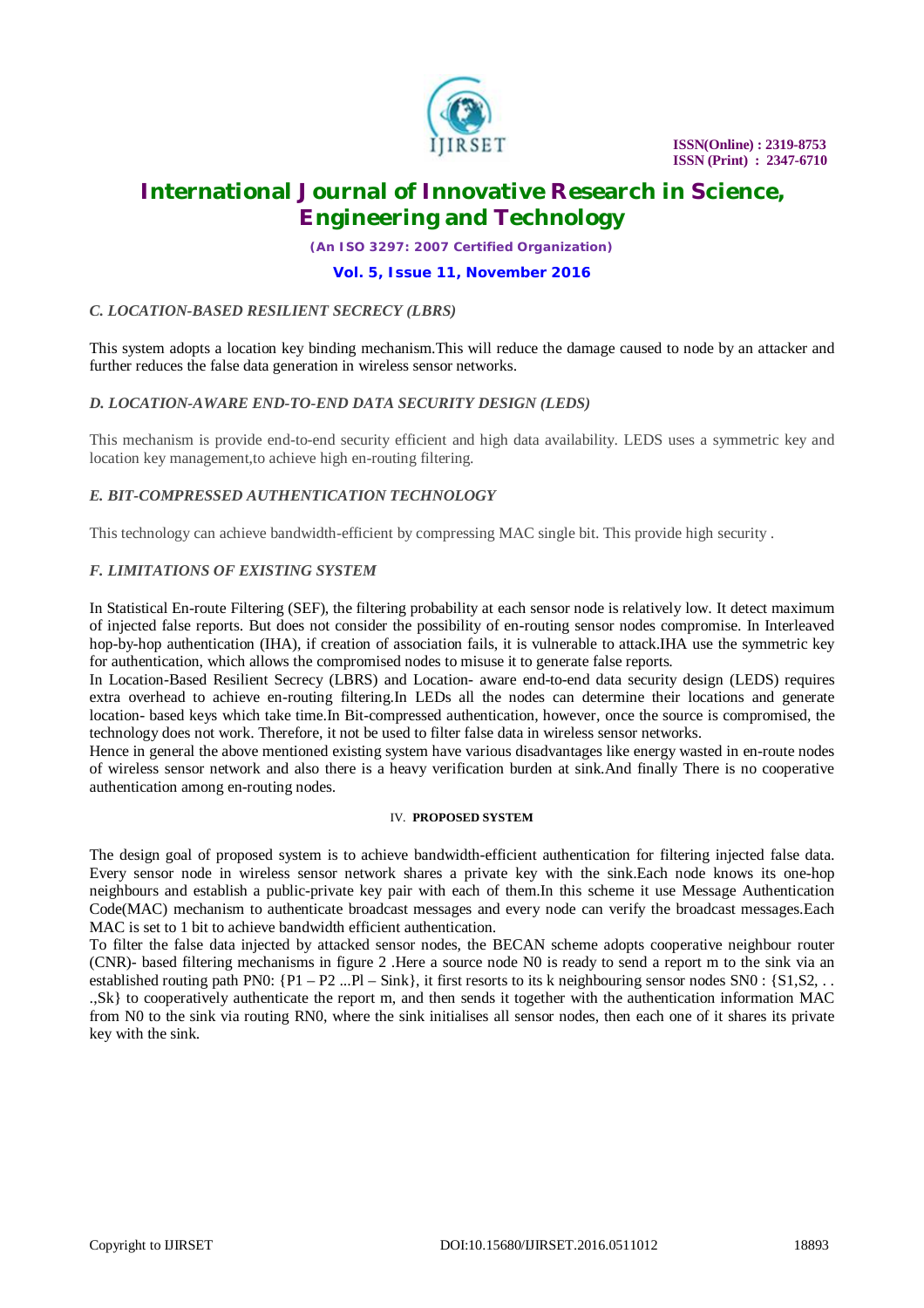

## **International Journal of Innovative Research in Science, Engineering and Technology**

*(An ISO 3297: 2007 Certified Organization)* **Vol. 5, Issue 11, November 2016**



Fig. 1. Cooperative CNR-based authentication mechanism.

With this mechanism BECAN calculate the probability of k- neighbours, which provides the necessary condition needed for BECAN authentication.With the proposed mechanism, injected false data can be early detected and filtered by the en-route sensor nodes if there is at least one uncompromised neighbouring node participating in the reporting.

In addition, the accompanied authentication information is bandwidth-efficient.Finally develop a custom Java simulator to demonstrate the effectiveness of the proposed BECAN scheme in terms of en-routing filtering probability and false negative rate on true reportstication. Various false data filtering mechanisms have been developed,since most of these filtering mechanisms use the symmetric key technique were the compromised node can abuse its keys to generate false reports, and the reliability of the filtering mechanisms will be degraded.

The proposed mechanism can save energy by early detecting and filtering the majority of injected false data. Therefore, it is important to share the authentication tasks with the en- route sensor nodes such that the injected false data is detected and discarded earlier. If the injected false data is detected in network as soon as possible,the more energy can be saved from the whole network with only very little extra overhead at enroute nodes.Hence only small amount of injected false data needs to be verified by the head sink, which thus largely reducing its burden. Since the sensor nodes are less costlier , it is desirable to design a bandwidth efficient authentication scheme Compared with the previously reported mechanisms, this new mechanism achieves not only high filtering probability but also high reliability. i.e., even though some of the sensor nodes are compromised, obviously the actual reports generated will reach the sink with high probability.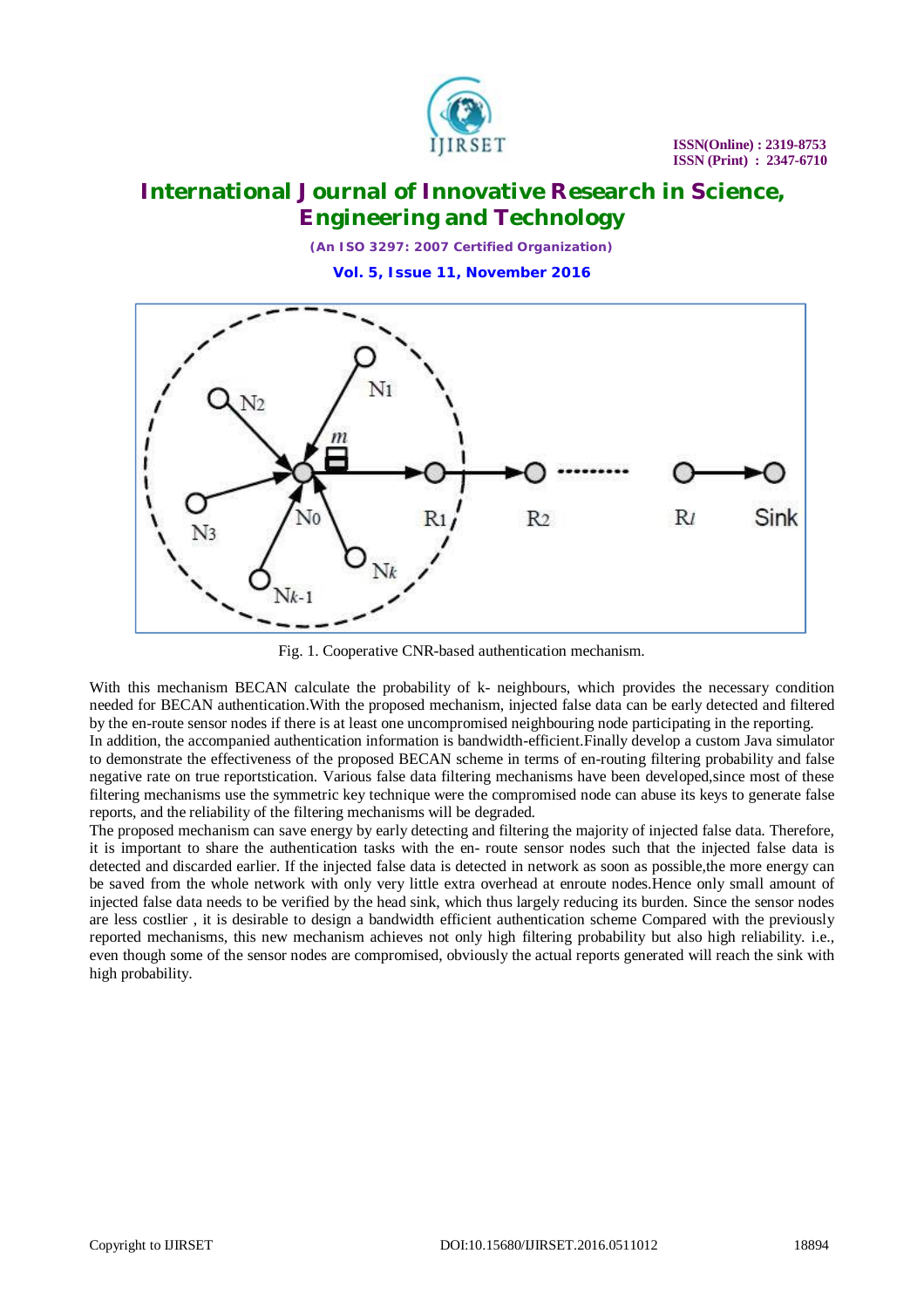

# **International Journal of Innovative Research in Science, Engineering and Technology**

*(An ISO 3297: 2007 Certified Organization)* **Vol. 5, Issue 11, November 2016**

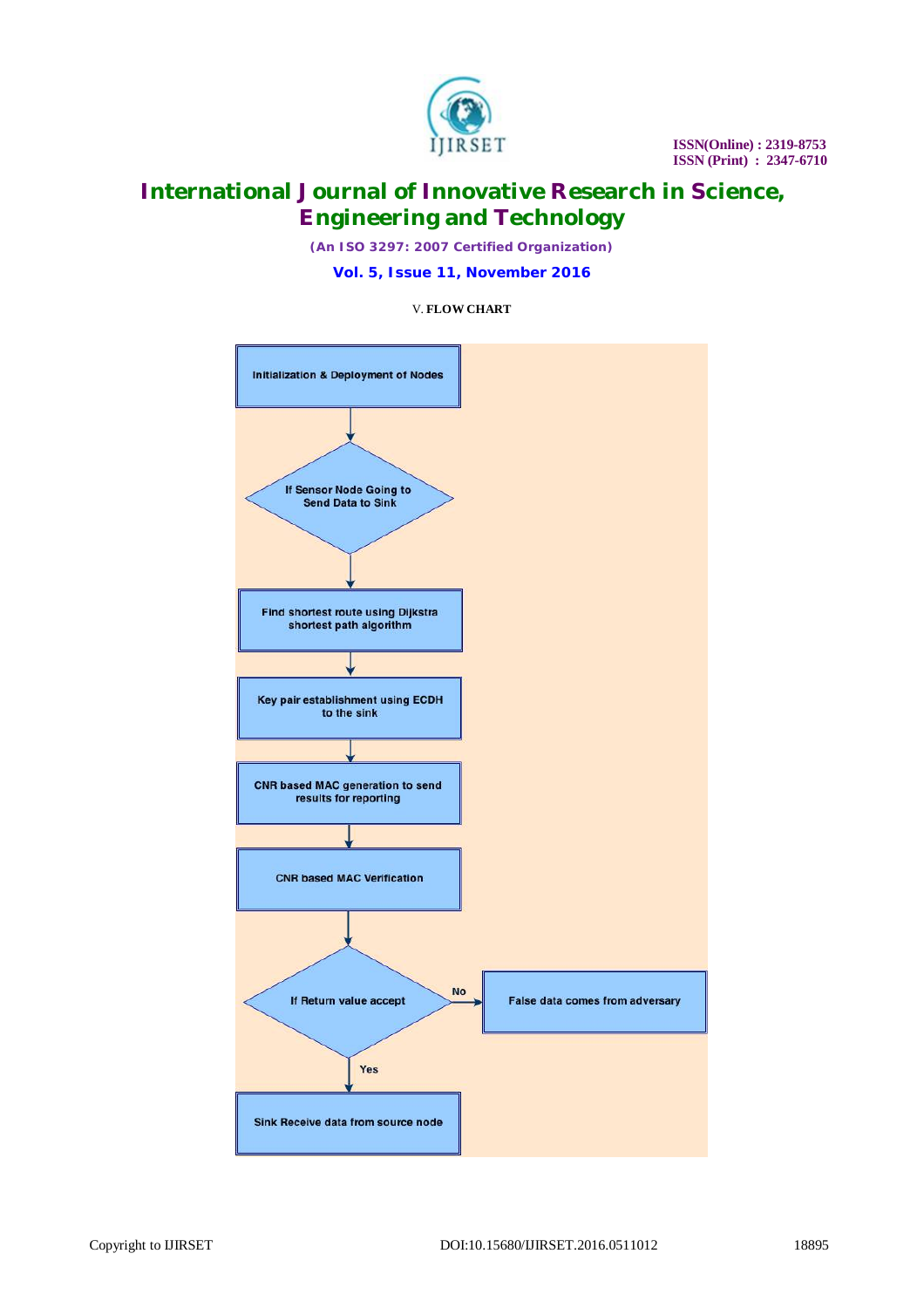

## **International Journal of Innovative Research in Science, Engineering and Technology**

*(An ISO 3297: 2007 Certified Organization)*

#### **Vol. 5, Issue 11, November 2016**

#### VI. **ALGORITHMS**

|    | <b>Algorithm 1.</b> Sensor Nodes Initialization Algorithm                         |
|----|-----------------------------------------------------------------------------------|
|    | 1: Procedure SENSORNODESINITIALIZATION                                            |
|    | <b>Input:</b> params and un-initialized $\mathcal{N} = \{N_0, N_1, N_2, \ldots\}$ |
|    | <b>Output:</b> initialized $\mathcal{N} = \{N_0, N_1, N_2, \ldots\}$              |
| 2: | for each sensor node $N_i \in \mathcal{N}$ do                                     |
| 3: | preload $N_i$ with TinyECC, params and energy                                     |
| 4: | choose a random number $x_i \in \mathbb{Z}_q^*$ as the private                    |
|    | key, compute the public key $Y_i = x_i G$ , and install                           |
|    | $(Y_i, x_i)$ in $N_i$                                                             |
| 5: | end for                                                                           |
| 6: | <b>return</b> initialized $\mathcal{N} = \{N_0, N_1, N_2, \ldots, N_n\}$          |
|    | 7: end procedure                                                                  |

Algorithm 1 shows how how sensor nodes are initialize when systems boots up.



Algorithm 2 shows how the MAC code is generated